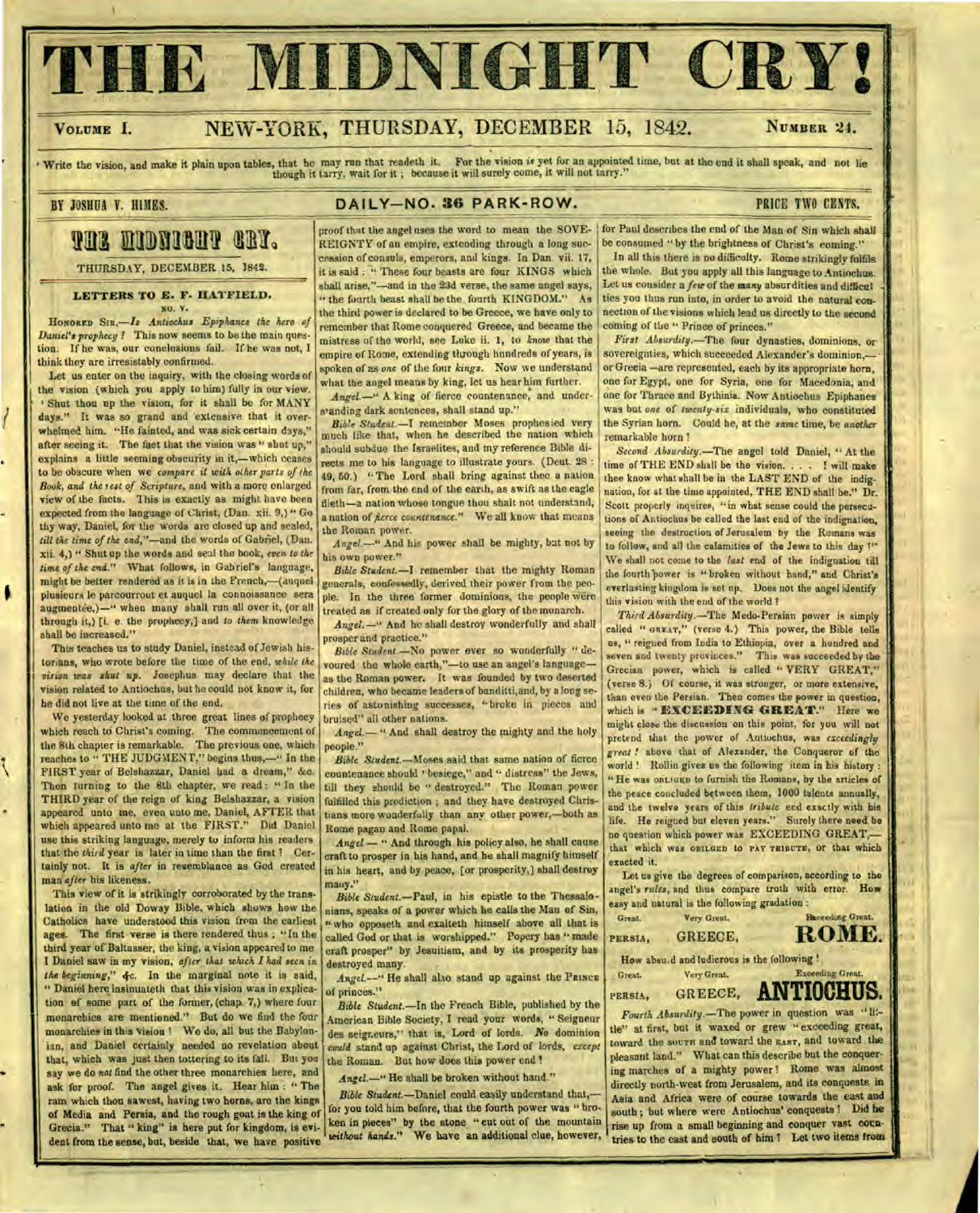father of Antiochus Epiphanes,) a few years before his death. He "enlarged his conquests daily, and was undoubtedly preparing to cross over into Europe,"—towards the north-west, NOT south and east. Of the king whose *greatness !* we are now considering, Rollin says : "He assumed the title of Epiphanes, that is, illustrious, which title was *never* WORSE applied. The whole series of his life will show that he deserved much more that of Epimanes, *(mad* or *furious.) which* some people gave him." Rollin then records a catalogue of his foolish actions, to show " how, justly the epithet *vile* is bestowed upon him ;" then gives a detailed account of his life, and records the success he met with in attempting to take the city of Elymais, and plunder the temple of Diana. It seems that Antiochus had grown so weak, (instead of waxing exceeding great) that the people, who had formerly paid tribute, were not afraid to withhold it. When he came against them, they " took up arms to defend their temple, and gave him *a shameful* REPULSE. Antiochus, enraged at this disgrace, withdrew to Ecbatana," where Josephus finishes his history thus :- " When he was grieving for this disappointment. some person told him of the defeat of his commanders, whom he had left to fight against Judea, and what strength the Jews had already gotten. When this concern about these affairs was added to the former, he was confounded—and, by the anxiety be was in, fell into a distemper, which, as it, hasted a great while, and, as his pains increased upon him, so he at length perceived he should die in a little time; so he called his friends to him, and confessed withal, that his calamity was sent upon him for the miseries he had brought upon the Jewish nation, while he plundered their temple and contemned their God ; and, when he had said this, he gave up the ghost." We shall refer to Josephus again, but we will now simply inquire where were Antiochus' exceeding great conquests ?

*Fifth Absurdity.* The crowning absurdity of all is, to suppose that Rome is *l'ft out* of a vision which extends to " the LAST end of the indignation." Daniel had a view through the dark clouds which conceal the wonderful landscape of futurity from uninspired eyes. His vision is expressly directed to the things which shall befall his people in the LATTER DAYS. His eye pierces even to the resurrection of the dead, and the glorious kingdom beyond it. Now what are some of the objects in this wondrous prospect ? The great object is his Saviour on the cross, dying under a Roman governor, and pierced by a Roman spear. Will he not see this object, on which all heaven gazes!

There the " latter days" commence. Daniel's people, after that, are still Abraham's seed, Christ's true Israel, and will he see *nothing* relating to them ? Will he not see that "exceeding great" power, under which the Jews " fell by the edge of the sword, and were led away captive into all nations,"--under which Jerusalem was desolated, and the temple burned,—under which 3,000,000 of Christians were killed, crucified, burnt, tortured, torn, or devoured, while it denied Christ,—and under which FIFTY MILLIONS have fallen " by flame, sword, captivity, and spoil," during " many days" since ? O why, beloved brother in the Lord, why do you run into this absurdity ! Is it not because Josephus, an unbelieving Jew, wishing to magnify the affairs of his own nation, dared to give an oracular decision respecting a vision which was " shut up" till the time of the end ! Oh, it amazes me to see Christian teachers, under the command of that same Jew, rank after rank, straining themselves to the utmost to puff up Antiochus, and make him fill this prophecy. A portion of the world, looking through your magnifying glasses, and forgetting a large part of the prophecy, have cried out, " How completely it fits !" But such men as Sir Isaac Newton have told you how fallacious your reasoning is. That great philosopher, after tracing God's laws in the heavens, turned to the still brighter revelation in his Word. There, as he had done before, he exposed the absurdity of long cherished notions. Hear him :

" A horn of a beast is never taken for a single person : what *sort* it is. ARE you ready!

Rollin answer. One relates to Antiochus the great, (the it always signifies a *new* kingdom ; and the kingdom of Antiochus was an *old* one. Antiochus reigned over one of the *four* horns ; and the little horn was a *fifth,* under its proper kings. This horn was at. first a little one, and waxed exceeding great ; but so did N 0 T Antiochus. His kingdom, on the contrary, was weak, and tributary to the Romans ; and he did NOT enlarge it. The horn was 'a king of fierce countenance, and destroyed wonderfully, and prospered and practised :' but Antiochus was frighted out of Egypt by a mere message of the Romans, and afterwards routed and baffled by the Jews. The horn was mighty by another's power ; Antiochus acted by his own. The horn cast down the sanctuary to acted by his own. The horn cast down the sanctuary to<br>the ground, and so did NOT Antiochus ; he left it stand-The sanctuary and host were trampled under foot 2300 days, (l4; and in Daniel's prophecies days are put for years : but the profanation of the temple, in the reign of<br>Antiochus. did NOT last so many natural days. These were to last to  $\cdot$  the end  $\cdot$  of the indignation' against the Jews ; and this indignation is NOT YET at aneud. They were to last till the sanctuary which had been *cast down*  should be cleansed ; and the sanctuary is NOT YET cleansed."

> After writing thus far, I noticed, for the first time, that Dr. Jenks, whom I will venture to call *one* of the most learned theologians in America, quotes Dr. Scott, as applying this prophecy to the Roman power. Here is a part of his note :

" Antiochus's kingdom was nothing more than a continuation of one of the four kingdoms ; and cannot possibly he reckoned as a fifth kingdom springing up among the four. When he stood up, the transgressors in the Jewish nation were not come to the full.' The holy city was inhabited with all peace ; and the laws were kept very well ; because of the godliness of Onias the high priest, and his hatred of wickedness. 2 Mac. iii. 1." Bp. Newton These and other [modern expositors, in. contradiction to the ancient.] therefore, suppose this little horn to mean the empire of the Romans, from the time when they had got footing in Greece and Macedonia ; which formed one horn of the goat. They then entered on that stage, on which these events were to take place. At first they seemed to have little power in the regions which Alexander had governed; yet that increased ex-ceedingly, by the forces brought from Rome and Italy : and as these formed no part of this goat, " the horn grew strong not by its own power." The Roman em-perors also became terrible persecutors of the Christian church, putting to death many of the brightest ornaments of the Gospel, especially several of the apostles of Christ. Yea, they " magnified themselves against this prince of the host," the King of kings ; both as Pilate the Roman governor ordered his crucifixion, and as they persecuted his followers for three centuries. And after the emperors became Christians, then the church and bishop of Rome arose to great dominion, by power given from others ; and they have proved "rulers of fierce countenance, and understanding dark sentences ;" being ever notorious for savage cruelty and dark machinations against their opposers.

Now, let us suppose that a natural landscape had been spread before Daniel, partly covered with clouds. Ir. that landscape, there is a huge volcano, piercing the clouds and sending forth vivid flames, and pouring red hot streams of lava on the thickly peopled cities in the plains below, where Daniel's people dwell. This volcano is so terrific that Moses saw it eight hundred years farther back ; yet Daniel, though guided by an angel to see the LAST end of the indignation, does not once discern it. Why? Because his eye is filled with the fire and smoke which Antiochus raises in Jerusalem !!! I am not ridiculing the position you unfortunately occupy. It

To-morrow we shall consider the question, " How long the vision !" But that inquiry need not be long.-Our premises being God's eternal truth, instead of Jewish fancies, the conclusions follow irresistibly that the END of Daniel's visions must be next year. May the Lord enable us to be ready for the GREAT DAY.

I remain, &c.

## **"I am not Ready.19**

So said a fashionable lady, who is in good standing in an evangelical church in this city. She trembled as she spoke. " I don't want to hear Mr. Miller," she added. " I don't wish to have his doctrine true. I would much rather hear Mr. Bellamy," [who is preaching against the faith of Christ's near coming,] " I think he speaks beautifully."

Readers, Christ will soon *try* every man's work of

THE DAILY, CONTINUED TWO DAYS MORE.- In order to finish Brother Miller's Course of Lectures, we have decided, though short of funds, to continue the daily two days longer. The whole 26 numbers will then be bound up, in the form of a large pamphlet, and sold at the low price of 50 cents per set.

## THE MIDNIGHT CRY—WEEKLY.

We hope our brethren will send their orders, with the money, immediately. We believe it is the Lord's will that the Cry should be kept sounding. " Behold, He cometh." We have used up nearly all the money He has given us, and, if this shall reach the eye of any steward of the Lord's money, who believes in his near approach, we hope he will devote some of it to the support of a weekly paper in this great city. Unless means are furnished for printing a large paper, we shall commence just the size of the daily, but we are very anxious to print two numbers in one, on account of postage.— Price 50 cents for 24 numbers.

#### **A. Shameful Fact.**

The Baltimore correspondent of the Tribune says :

The Rev. Amos Herring, a colonist from Liberia, who is reputed a pions and most worthy colored minister, in the employ of the Methodist Missionary Society, being on a visit to the United States, took passage a few days since in the rail-road line from New York to Philadelphia, on his way to Baltimore. with a view to sail in the vessel about to depart for Africa, on his return to his missionary labors The day was extremely cold on ac-The day was extremely cold on account of the snow-storm, and he was not permitted to ride in the cars with the gentlemen who were 'abt guilty of a skin colored like his own," but was thrust into the " negro car," where there was no stove. The resuit was, that he suffered an attack of pleurisy on the passage, which has confined him to his bed ever since, and his life is sypposed to be in *imminent hazard*. Dr. Goheen, the late Mission Physician from Africa, being casually in the city, on his way to Virginia, visited him yes-terday with Dr. McGill, and knowing the worth of Mr. Herring.by personal acquaintance during his long sojourn at Monrovia, he manifested a becoming interest in his case, and expressed great anxiety as to the probable *fa-tal* terininatian of his disease.

Mr. Herring, though now dangerously ill, expresses great anxiety to return in the vessel about to sail, and says that he would go hack to Africa in her, if he was only able to " crawl Or, board."

How long will it take the Christianity of this nation to convert the world, so that there shall he none to *hurt ?* 

#### As it **was in Sodom.**

" As it was in the days of Lot, they did eat, they drank, they bought, they sold, they planted, they builded; but the same day that Lot went out of Sodom, it rained fire and brimstone from heaven, and destroyed them all : even thus shall it be when the Son of Man is revealed." " This was the iniquity of Sodom, PRIDE, *fullness of bread,* and abundance of *idleness* was in her and her daughters, neither did she strengthen the hand of the poor and needy," Ez xvi. 49.

That the whole of this description applies to the present time, we have only to open our eyes and see.

It was said on good authority, that ten thousand clerks were out of employment in this city during the past summer. The number of poor laborers who are idle is immense, in all parts of this country, and in Europe. The " fullness of bread, and the pride, and the neglect of the poor and needy," are strikingly characteristic of this age. The following, from yesterday's Aurora, completes the picture of our resemblance to Sodom :

" THE STREETS AT NIGHT -Since the horrible outrage at the Broadway Cottage, we hope the ladies will see the necessity of staying within doors after nightfall, unless they are attended by a gentleman. Humiliating as is the necessity of making the declaration, in the midst of *the most refined and enlightened city on the continent,* yet duty to the public compels us to say that *no* lady is *safe in* the streets of New York after dark, unless accompanied by a male friend."

#### **The Truth** Blessed.

The revival at Williamsburgh continues with great power. Eighteen souls rejoiced in finding a precious Saviour, Monday evening, in the prayer meeting which followed Bro. Chanider's lecture.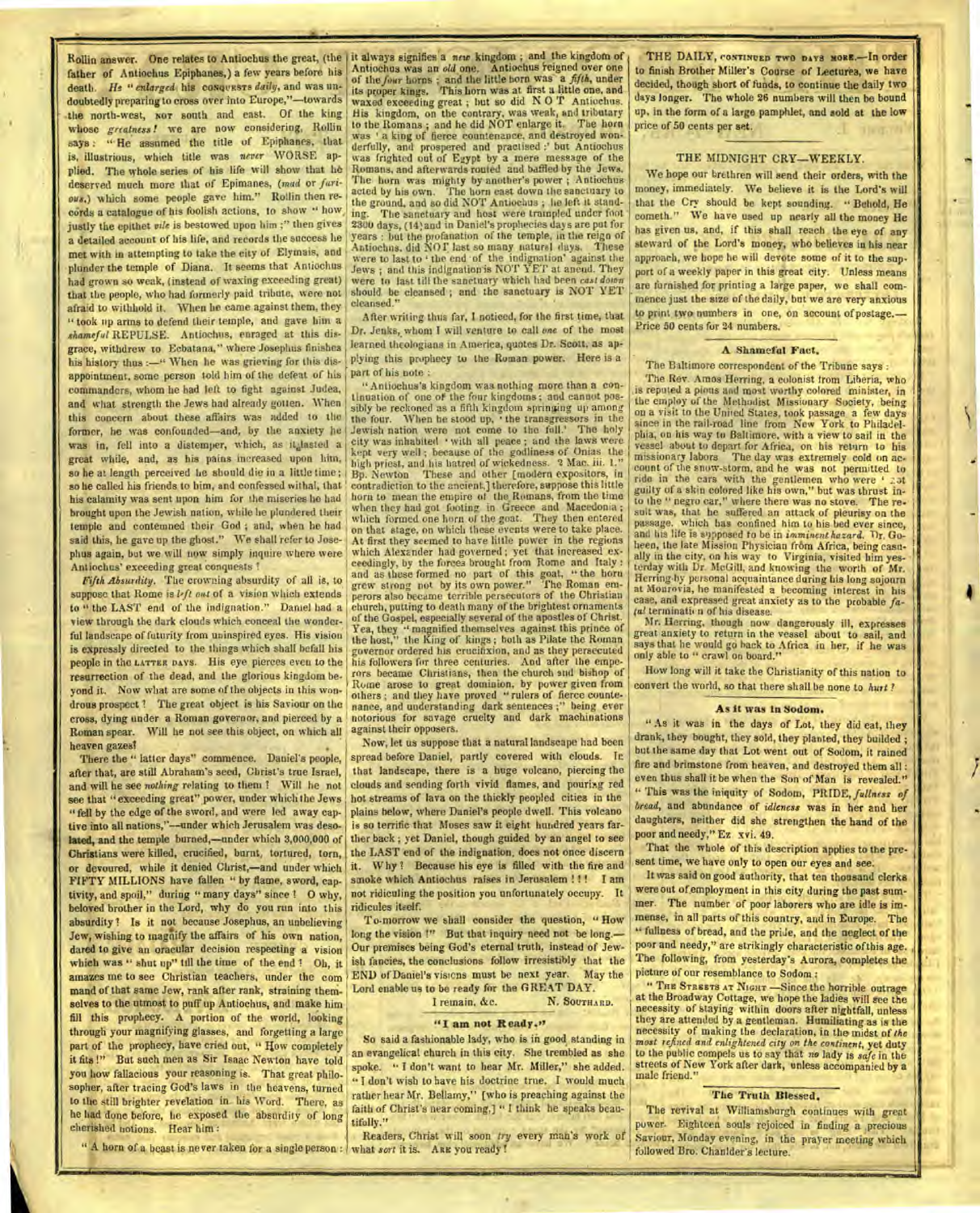**Mr. Miller's Lectures Continued.**<br>not being written or translated into any other languages worshipped God." By the four and twenty elders. I wise fi not being written or translated into any other languages worshipped God." By the four and twenty elders, I wise from Christ's first coming, down to his second ap-<br>in Europe, it became an easy task for the bishop to underst obscure the doctrine and discipline of the word of God, so far as suited his convenience, and to obtain universal power over the minds and consciences of men, and power over the minds and consciences of men, and 17th verse, "Saying, We give thee thanks, O Lord promise at least, "In the world ye shall have tribulaclothe the Scriptures in sackcloth. If, then, the Scriptures were first clothed in sackcloth in A. D. 538, and<br>were to prophesy 1260 years in this situation, their<br>prophecy would end in 1798. About the close of the prophecy would end in 1708. About the close of the and devoted minister of Jesus Christ, who makes the church." Yet there is a bright side to her history; eighteenth century, in consequence of the abominable word of God his study, and believes in the overruling for she has come out of all her persecutions more purieighteenth century, in consequence of the abominable word of God his study, and believes in the overruling for she has come out of all her persecutions more puricorruptions of the church of Rome being exposed to hand of Go lation as a fiction, and religion as priestcraft; and instead of searching for the pillar and ground of the truth, " their imaginations became vain, and their foolish minds were darkened." They declared war foolish minds were darkened." They declared war unto thy servants the prophets, and to the saints, and even her enemics themselves being her judges.<br>against the Bible, the "two witnesses," which war them that fear thy name became general all over Europe and America. Some destroy them which destroy the earth." about them have conspired their overthrow! Where of the most eminent and principal writers in this con-<br>troversy were in France, the principal kingdom among ing of the seventh trumpet and third wo, which the Chaldea, the queen of nations! Where is the Grecian troversy were in France, the principal kingdom among ing of the seventh trumpet and third wo, which the Chaldea, the queen of nations! Where is the Grecian<br>the ten, into which Rome had been divided at the close angel says writers, that almost the whole nation of the French became Deists, or Atheists, in a short time. This nabecame Deists, or Atheists, in a short time. tion had long been guilty of the abominations of the anti-Christian beast, the sins of Sodom and Egypt, and the persecution of those who protested against her national corruptions : the slaying of the witnesses ; their of the great city; the revolution spoken of in this prophecy—all happened in the French revolution, be-tween the years 1793 and 1798. A decree was passed by the council and directory of France, prohibiting the lution. Then if the two witnesses are the Old and Bible to be read in public, in any of the chapels in New Testament, we are certain the third wo is Bible to be read in public, in any of the chapels in New Testament, we are certain the third wo is had reserved seven thousand that had not bowed the France; and Bibles were gathered in heaps, and bon- coming quickly, and the seventh trump must shortly knee to Baal." And if men would reason on the subfires were made of them, and great rejoicings were begin to sound You have undoubtedly seen, my ject of religion as they do on other subjects, there had all over the kingdom at the downfall of priesteraft as they called it; and particularly at Lyons, where the Scriptures were publicly dragged through the streets, with circumstances of the greatest contempt, and other things transacted in the exultation of their triumph, which are too shocking to narrate. Let it suffice, then, to say, that after three years and a half the Bible was again permitted to be read, and religion had free toler- The two witnesses will appear for or against you. the church by prophecy, through the darkest age the ation in France; and what is equally as remarkable, Their testi ation in France ; and what is equally as remarkable, is, that the same year a few individuals in London is, that the same year a few individuals in London He that believeth shall be saved, and he that believeth days of Abraham.<br>established what has since been styled the Bible not shall be damned. "The word that I have spoken society, which has been instrumental in sending Bibles says Christ, "the same shall judge you in the last woman" in our text.<br>among all nations, and of translating them into more day." Why will you not be warned? If half t among all nations, and of translating them into more day." Why will you not be warned? If half the II. I shall show what we see to understand by the than 150 languages since that period; and almost all evidence that I have the writers, who acknowledge the Bible to be the two of this dispensation, was brought to prove there was a witnesses, do agree that the events, prophesied of in great treasure hid in your field, how soon would you this passage, were literally accomplished in the French revolution. Now, the Bible is more than restored to its former state in society; it is exalted, and every person can have, and read, and examine for themselves into its sacred truths. It is also a fact, that the progress of the Bible society has exceeded the most san-<br>guine expectations of its advocates; and the atheists guine expectations of its advocates ; and the atheists word of God, the Bible, has failed Of being accom- Gentiles : she is called a *woman* because she is the and deists of our day appear to be perfectly confound- plished literally, and in the time specified? Many spouse of Christ; she is likewise called a *woman* beand deists of our day appear to be perfectly confound- plished literally, and in the time specified! Many spouse of Christ; she is likewise called a woman be-<br>ed at these events. Instead now of declaring open events have b war against the Bible, they make pretence at least of one failed. How can you disbelieve? How can you a man is the head of the woman, so is Christ the head drawing their rules of morality from this blessed book; shut your drawing their rules of morality from this blessed book ; shut your eyes against so much light? Where will over all things to the church, says the apostle. As and the man who should now undertake to write down the word of God, would he considered either a madman or a fool. One thing more : In the French Revo-<br>lution, the names or titles of men were abolished ; and man or a fool. One thing more: In the French Revo- by Scripture proof, the judgment must commence im- on Christ, for a name-" And thou shall be called by lution, the names or titles of men were abolished ; and mediately. Y it is said by some writers, that, in the long list of titled nobility, and the great catalogue of priestly orders, there were seven thousand destroyed at once. Well<br>might the remnant be affrighted, and give glory to the might the remnant be affrighted, and *give* glory to the he equally as true. " And the nations were angry, says, xl. 11, " He shall feed his flock as a shepherd."

tory of the two witnesses.

14th verse, " The second wo is past, and behold, .he third wo cometh quickly." The second wo be- and shouldest destroy them which destroy the earth." needlework ; her clothing is wrought gold." The gan by the civil wars in France and Germany, and angel to the seven churches says, "He that overended in the French revolution; and the third wo cometh, the same shall be clothed in white raiment." will come quickly. It is the last great wo denounced .. And again, " I, John, saw the holy city, New Jerusaagainst the woman sitting upon the scarlet-colored comments are all the scarlet-colored hem, coming down from God, out of heaven, prepared heast, and against the earth, which she hath filled with as a bride adorned for her against the woman sitting upon the scarlet-colored<br>beast, and against the earth, which she hath filled with<br>her sorceries, and the kingdoms of this world, which<br>must all be destroyed under this wo.<br>must all be destroyed un must all be destroyed under this wo.

15th verse, " And the seventh angel sounded, and there were great voices in heaven, saying, The kingdoms of this world are become the kingdoms of our REV. xii. 6. REV. xii. 6. world into the shall reign forever and Lord and his Christ, and he shall reign forever and **The** *red dragon* is the same power as Daniel's ever." The red dragon is the same power as Daniel's ever." " The third wo and seventh trumpet are both the same thing, (see Rev. viii. 13 ;) and the seventh trumpet is the last trump, when the dead shall be

twenty-four courses of the priesthood appointed by

David, 1 Chron. xxiv.<br>17th verse, "Saying, We give thee thanks, O Lord God Almighty, which art, and west, and art to come, because thou hast taken to thee thy great power, and<br>hast reigned." This is the language of every humble hast reigned." This is the language of every humble writers, that " the blood of martyrs is the seed of the<br>and devoted minister of Jesus Christ, who makes the church." Yet there is a bright side to ber history.

18th verse, " And the nations were angry, and thy wrath is come, and the time of the dead', that they should be judged, and that thou shouldest give reward unto thy servants the prophets, and to the saints, and them that fear thy name, small and great, and shouldest

tion, if I am right in my explanation of the two witnesses. It is morally certain that the word of God is not now in an obscure state; it is not hid from the world, neither is clothed in sackeloth. It is true that world, neither is clothed in sackcloth. many voices have united in the Bible societies to spread the knowledge of the word of God; and that it is knowledge of the word of God; and that it is translated into about all the known' languages in the people are the nation that is compared to Sodom and Egypt in the passage we have been examining; and likewise the earthquake spoken of is the French revolikewise the earthquake spoken of is the French revo- popular worship of heathen idolatry. Yet in her low-<br>lution. Then if the two witnesses are the Old and est estate, God told his servant the prophet, that "he begin to sound You have undoubtedly seen, my friends, that we are likewise brought down to the judgment, when God will reward the righteous, and destroy the wicked, who have persecuted the saints and trampled them under foot.

And once more let me inquire how it stands with you, my dear hearer. Are you prepared for that great and solemn day? Are you ready to meet the judgment? He that believeth shall be saved, and he that believeth not shall be damned. "The word that I have spoken." great treasure hid in your field, how soon would you search and how diligently would you seek until you found it !

In this book of which we have now been speaking, are durable riches, gold tried in the fire, seven times purified. " Search for it as for hidden treasures ; seek and you shall find.". Can you tell me where the you have an excuse in the day of judgment? I have repeatedly brought you down to this time, and shown, mediately. You are in your hearts convinced that what has been declared concerning the two witnesses, in this discourse, is true. And if so, your reason must teach you that what follows under the third wo must od of heaven! In a moment see what follows the his- and thy wrath is come, and the time of the dead, that John vi. 53, "Except ye eat the flesh of the Society and the society of man, and drink his blood, ye have no life in reward unto thy servants the prophets, and to the saints, and them that fear thy name, small and great, and shouldest destroy them which destroy the earth."

### **TILE WOMAN IN THE WILDERNESS.**

•

And the woman fled into the wilderness, where she hath a place **pre,**  pared of God, that they should feed her there a thousand two **hun-** died and threescore days.

we are carried into the eternal state forever and ever. ent world, is but a history of persecution and blood, 16th verse, " And the four and twenty elders, which when we follow her through all dispensations, from ent world, is but a history of persecution and blood, he should work deceitfully, &c. John says that the<br>when we follow her through all dispensations, from dragon drew a third part of the stars of heaven and

understand the true ministers of Christ, alluding to the pearance, the church have experienced, and, according to the whole tenor of Scripture, must expect to *rea*lize from the kingdoms and men of this world, this one tion." These facts are so plain and obvious, that it has given rise to a common saying among almost all the work her divine Master has left her to perform. And one other thing is certain—God has preserved her, whether in the wilderness or among the nations of the earth, in an extraordinary and miraculous manner, foes. But behold the church of Christ and of God, delivered first from Egyptian bondage by the mighty arm of the God of Jacob, led by miracles through the wilderness forty years, brought into the promised land, although all the nations of the earth were her enemies, preserved as a nation through the rise and fall of mighty empires, and experiencing a reverse of fortune only when she courted the aid of worldly kingdoms, or suffering diminution only when she adopted the more could not be an infidel in the world. For nothing is or can be more manifest than the miraculous interposition of Providence in the preservation of his people through the most severe trials, heaviest afflictions, and deadliest hatred of all men, that men or societies ever endured.

> Our present discourse will show us the history of the church by prophecy, through the darkest age the church has ever been permitted to experience since the<br>days of Abraham.

the chapters of our text. IV. The time specified in the text, 1260 days,

their beginning and end.

I. What may we understand by *woman* in our text?

I answer, We must understand the people of God, in all ages of the church, whether among the Jews or<br>Gentiles: she is called a *woman* because she is the the woman depends on her husband for a name, for food, and for raiment, so likewise the church on Christ, for a name—" And thou shalt be called by Isa. lxii. 2-5. " And they were called Christians first at Antioch." *For food,* our text says " that they should feed her there," &c. The prophet Isaiah God of heaven! and thy wrath is come, and the time of the dead, that John vi. 53, "Except ye eat the flesh of the Son *For raiment,* the psalmist, speaking of the church, says, " She shall be brought to the king in raiment of And now let me show,

H. What we may understand by the great red dragon and beast that persecuted the church, or woman that fled into the wilderness.

fourth kingdom, the Roman, for the description is the same, having ten horns; his character, too, is the same. Daniel says he should break in pieces the Daniel says he should break in pieces the raised. Sec 1 Cor. xv. 52. It is evident, also, that THE history of the church, in all ages of this pres- whale earth, and stamp the residue with his feet; that folh verse, " And the four and twenty elders, which when we follow her through all dispensations, from dragon drew a third part of the stars of beaven and sat before God on their seats, fell on their faces and Adam to Mose